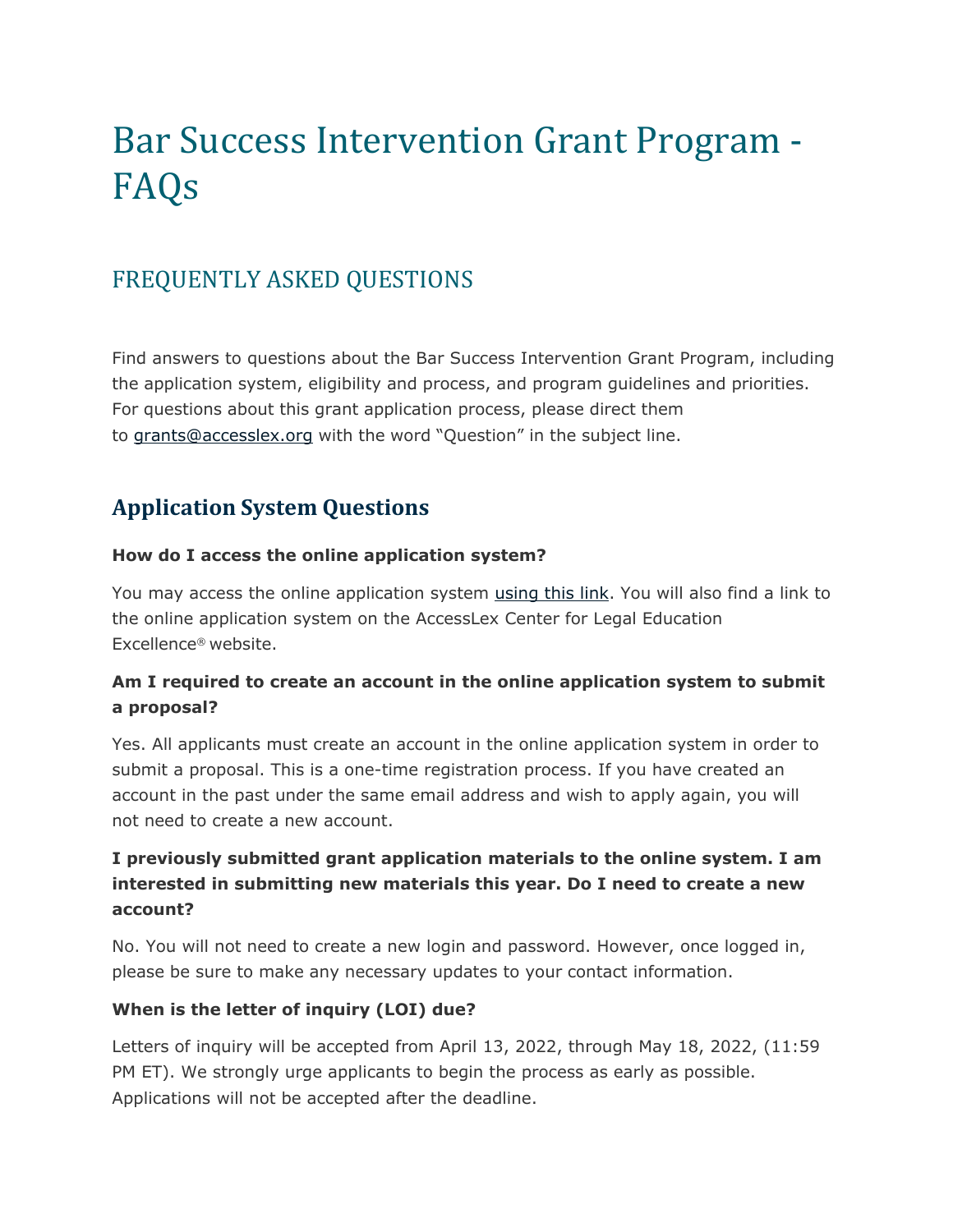#### **Can I preview the questions before I create an account?**

A PDF version is available on the website so that you can preview and prepare your questions ahead of time.

#### **Can I copy and paste text from a Word document into the application form?**

Yes. Please note that the application questions have character limits. After copying and pasting text from Word into the application form, proofread for any loss of information.

#### **What should I do if I have technical difficulties with my online application?**

If you have any technical difficulties accessing or using the online grant application, please contact [grants@accesslex.org](mailto:grants@accesslex.org) with the word "Question" in the subject line.

# **Eligibility and Process Questions**

#### **How do I know if my organization is eligible?**

AccessLex will review grant proposals only from U.S.-based tax-exempt non-profit educational institutions and other non-profit and public organizations. Faculty members, practitioners and researchers may apply for grants through their eligible affiliated organization. Please review the [application policy e](https://www.accesslex.org/grant-application-policy)ligibility section for the exact Internal Revenue Code tax-exempt designations.

### **If I am a member of a for-profit organization, am I eligible to apply for a grant?**

No. AccessLex will not review proposals from for-profit organizations.

### **How can I find my organization's Tax ID Number (TIN)/Employer ID Number (EIN)?**

Please contact your organization's finance office to receive your Tax ID. Your organization's Tax ID number is a requirement for submitting an application.

#### **Will AccessLex accept more than one proposal from an organization or research team?**

Yes. However, no duplicate proposals should be submitted for a specific project.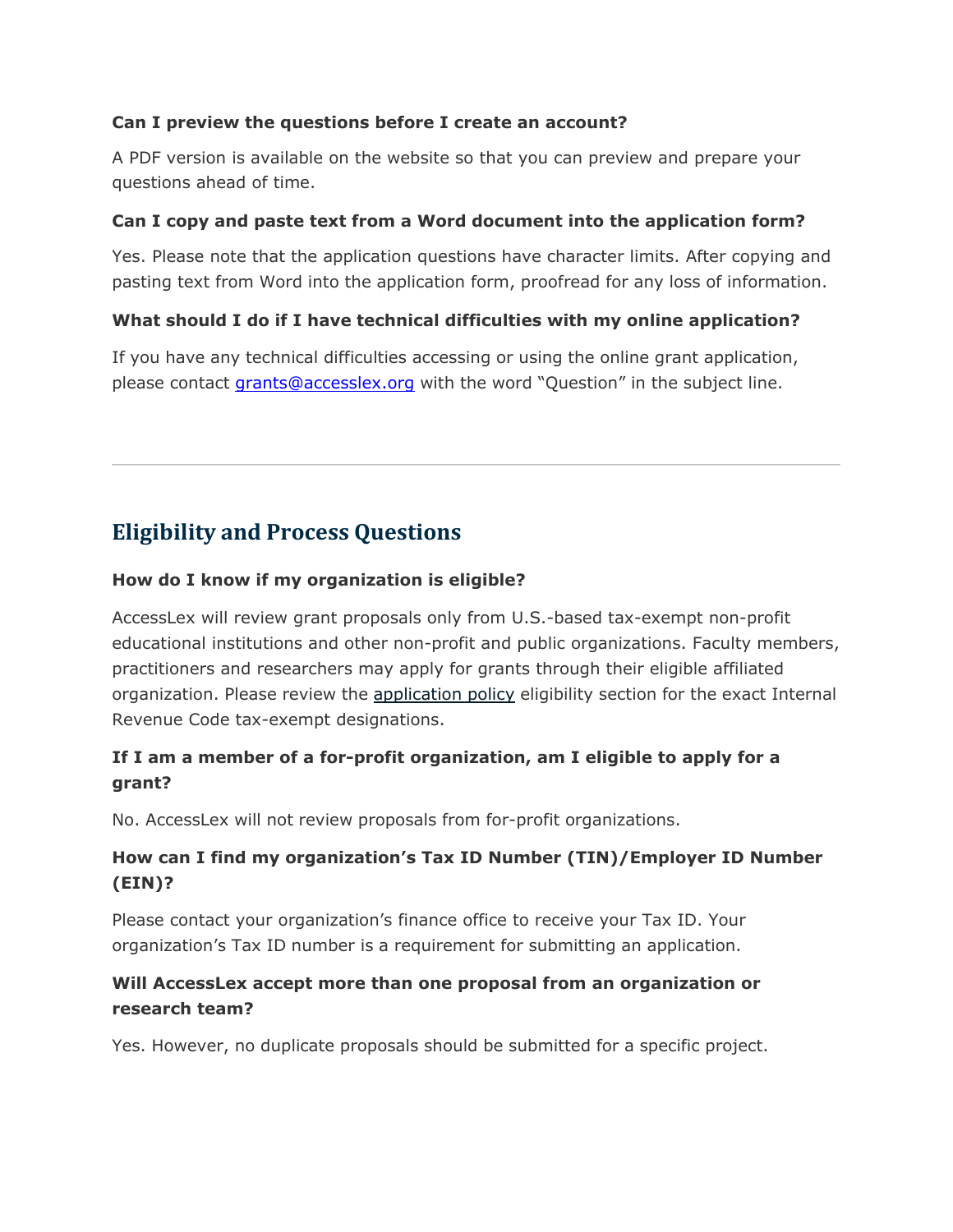## **If my organization submitted a proposal to another AccessLex grant program, are we eligible to submit a proposal to the Bar Success Intervention Grant Programs?**

Yes. AccessLex will consider all proposals that fit within the scope of the grant and meet the eligibility requirements.

#### **I submitted my proposal, but I haven't heard anything from AccessLex.**

Applicants should carefully follow the grant application review schedule on the website for deadlines and notifications.

## **How many awards does AccessLex expect to make for the Bar Success Intervention Grant Programs?**

The number of funded proposals varies from year to year, but the process is highly competitive and only a small number of proposals are funded each year.

# **Program Guidelines and Priorities Questions**

### **Is my proposal eligible for funding through this grant?**

To be fundable for the Bar Success Intervention Grant Program, programs must: (1) have a duration of 12–24 months and seek funding in the amount of \$150,000– \$300,000; (2) focus on students and/or graduates most at risk of not passing the bar exam or institutions with ultimate bar examination passage rates that fall below 70%; (3) include statements of program goals and tangible and measurable objectives; and (4) include an evaluation plan.

Proposals that do not meet the eligibility requirements will not be considered.

### **If my program was funded in the past, can I reapply for funding after the grant period ends for continued funding?**

Yes. But grantees should be aware that the odds of receiving a subsequent award of grant funding are low. Therefore, grantees are encouraged to pursue funding from other sources.

## **Does the program have to run for at least 12 months and for no more than 24 months?**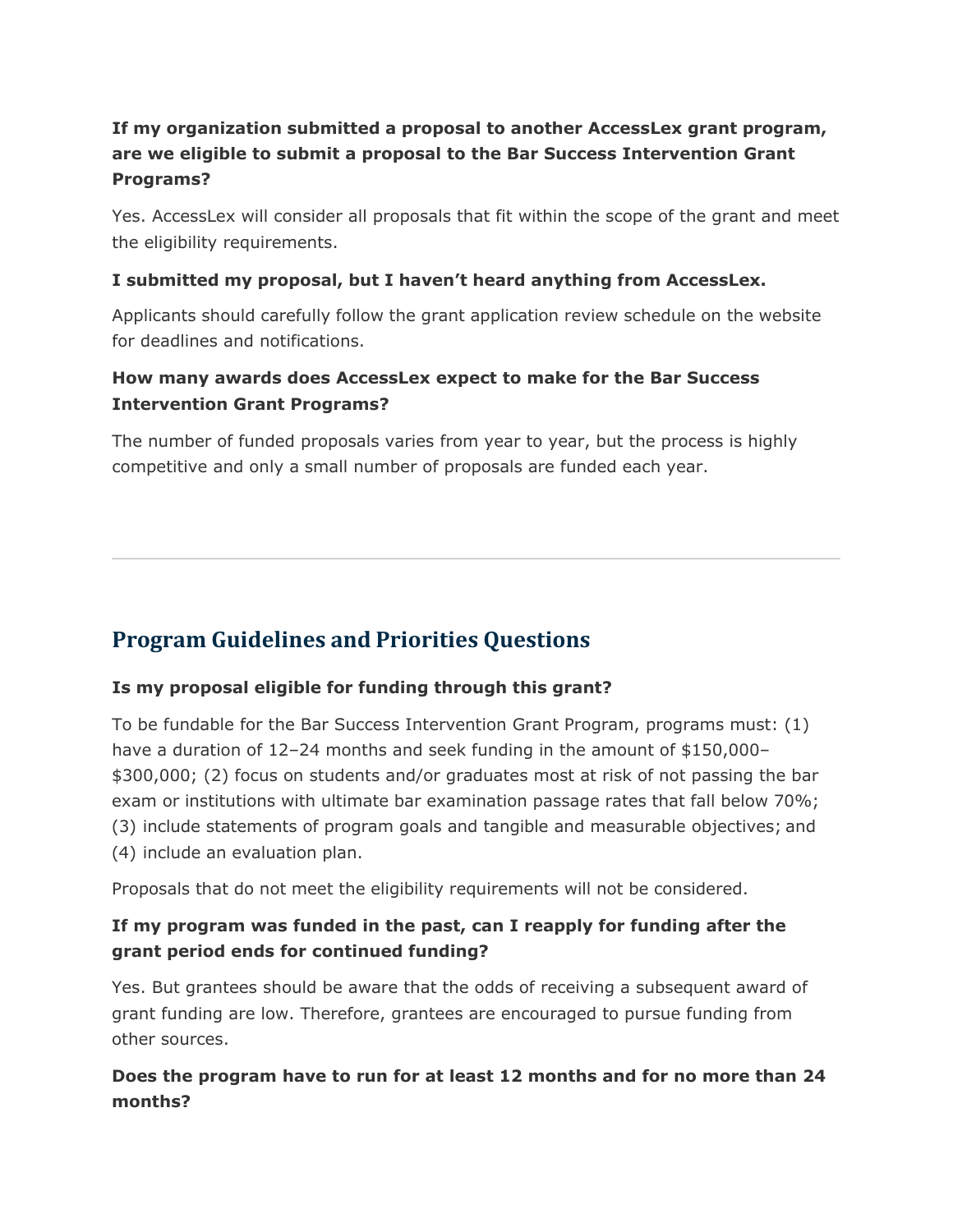Yes, we believe that this is a useful timeframe for planning, implementing, and assessing a program.

## **If my program is already in existence, should I provide information about it in the application?**

Yes. Existing programs are required to provide information pertaining to outcomes in the application. It is acceptable to use this data to highlight areas of needed improvement in which grant funds could help.

#### **What components are you looking for in the evaluation plan?**

Applicants can look for a preview of the questions on the [LOI form](https://www.accesslex.org/sites/default/files/event-uploads/2022-04/Bar_Success_Int_LOI_Questions_Foundant%203.18.22.pdf) and the [Full Proposal](https://www.accesslex.org/sites/default/files/event-uploads/2022-04/Bar%20Success%20Intervention_full%20proposal_040722.pdf) [application.](https://www.accesslex.org/sites/default/files/event-uploads/2020-12/Bar_Success_Int_Full%20Proposal_Questions_Foundant.pdf) Further, AccessLex encourages applicants to watch our [pre-recorded](https://youtu.be/MEib_l556eQ) [webinar](https://youtu.be/MEib_l556eQ) to learn how to create an evaluation plan for your grant proposal. All applicants invited to submit a full proposal may be required to work with an independent evaluation consultant, to be provided by AccessLex, to develop a project evaluation plan and complete the rubric.

## **What types of partnerships and collaborations are you looking for in a grant proposal?**

We encourage applications from programs that display a collaborative approach and strong partnerships with other organizations to achieve the goal of improving bar passage rates among students and graduates at-risk of not passing. Meaningful collaborations with and between member institutions, existing academic support programs, academic and bar success programs, and other stakeholders in law school academic success programs are acceptable.

## **Can the AccessLex help facilitate partnerships and collaborations with other organizations?**

We will do our best to help facilitate collaborations and partnerships between organizations committed to enhancing access to legal education for students from diverse backgrounds. Please contact us at [grants@accesslex.org](mailto:%20grants@accesslex.org) if you are looking to identify partnerships and collaborations.

### **What type of information are you looking for with respect to program sustainability?**

AccessLex encourages applicants to share as much information as possible with respect to sustainability, including names of current and/or prospective funders, as well as fundraising or development plans.

#### **What type of information are you looking for in the dissemination plan?**